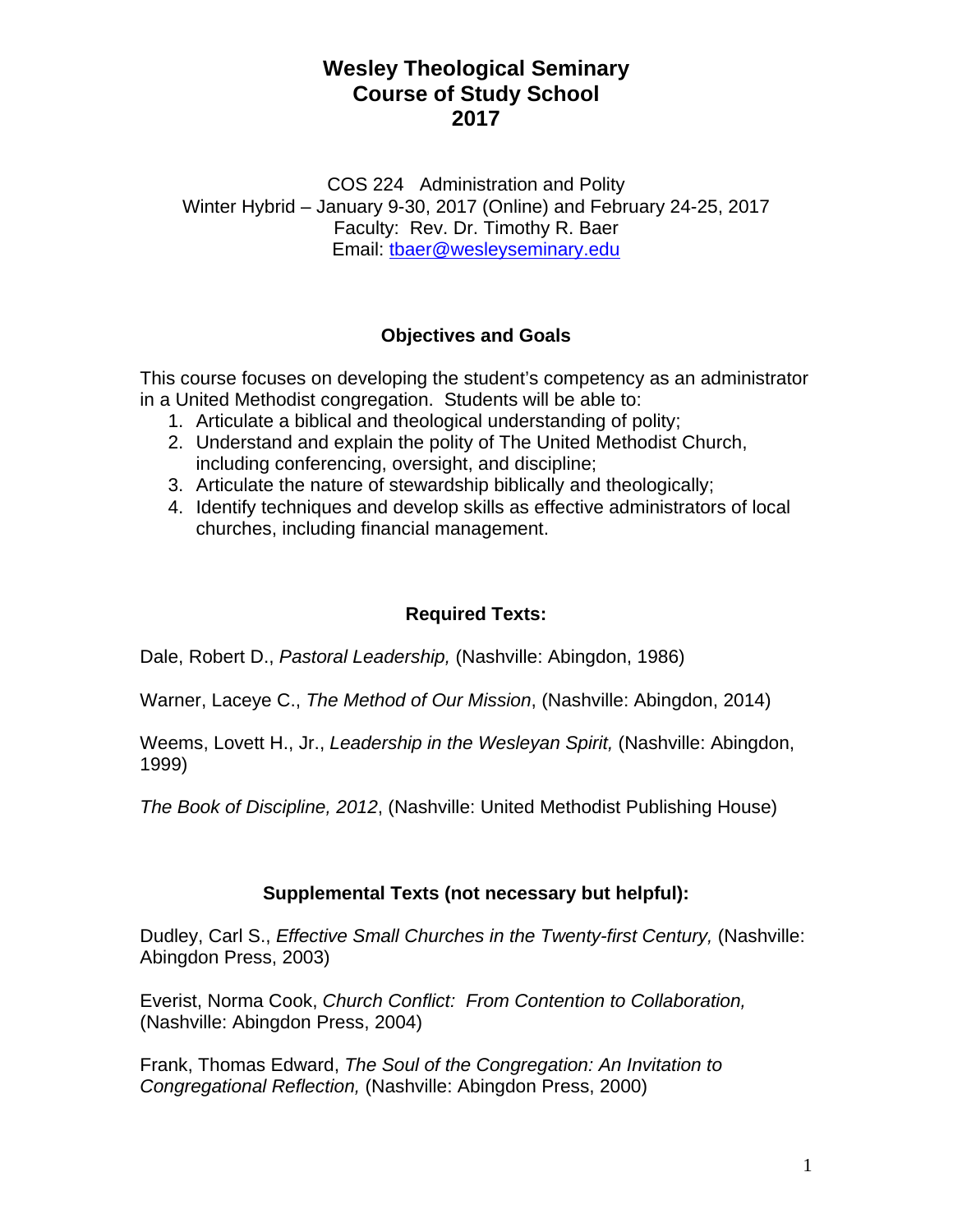#### **Reading Assignments:**

 Reading all required texts should be completed prior to the first day of class.

#### **Written Assignments:**

 Written assignment Number 1 below will be engaged via an online conversation in January.

 Written assignments Numbers 2 and 3 below are due by January 9, 2017. You may send them in ahead of time by posting them to Blackboard or by emailing them to tbaer@weleyseminary.edu. They **must be** received by January  $9<sup>th</sup>$  in order to receive full credit. We will engage an online conversation about these as well.

 Written assignments Numbers 4, 5, 6, 7, 8, and 9 below are due by the first day of class February 24<sup>th</sup>. You may send them in ahead of time by posting them to Blackboard or by emailing them to thaer@wesleyseminary.edu. They **must be** received by February 24<sup>th</sup> in order to receive full credit.

#### **Instructions:**

 Type all papers using 12 point font, double spacing, and one inch margins. Also please:

- *show evidence of reading the book or the assignment as well as integrating your personal reflections and thoughts in response to the writer's comments;*
- *provide clear articulation of concept or idea addressed;*
- *answer the question adequately and fully with specific illustrations;*
- *include personal reflections and insights where requested;*
- *follow prescribed length in response to each question;*
- *follow prescribed format and style guidelines for paper.*

#### **Questions:**

1. Be prepared to discuss (via the internet) the foundation and frame of our United Methodist Church. Pay close attention to the first five Parts of **The Book of Discipline of the United Methodist Church 2012**. This includes The Constitution, the Global Book of Discipline, the Doctrinal Standards and Our Theological Task, The Ministry of All Christians, and the Social Principles (pp. 11-142).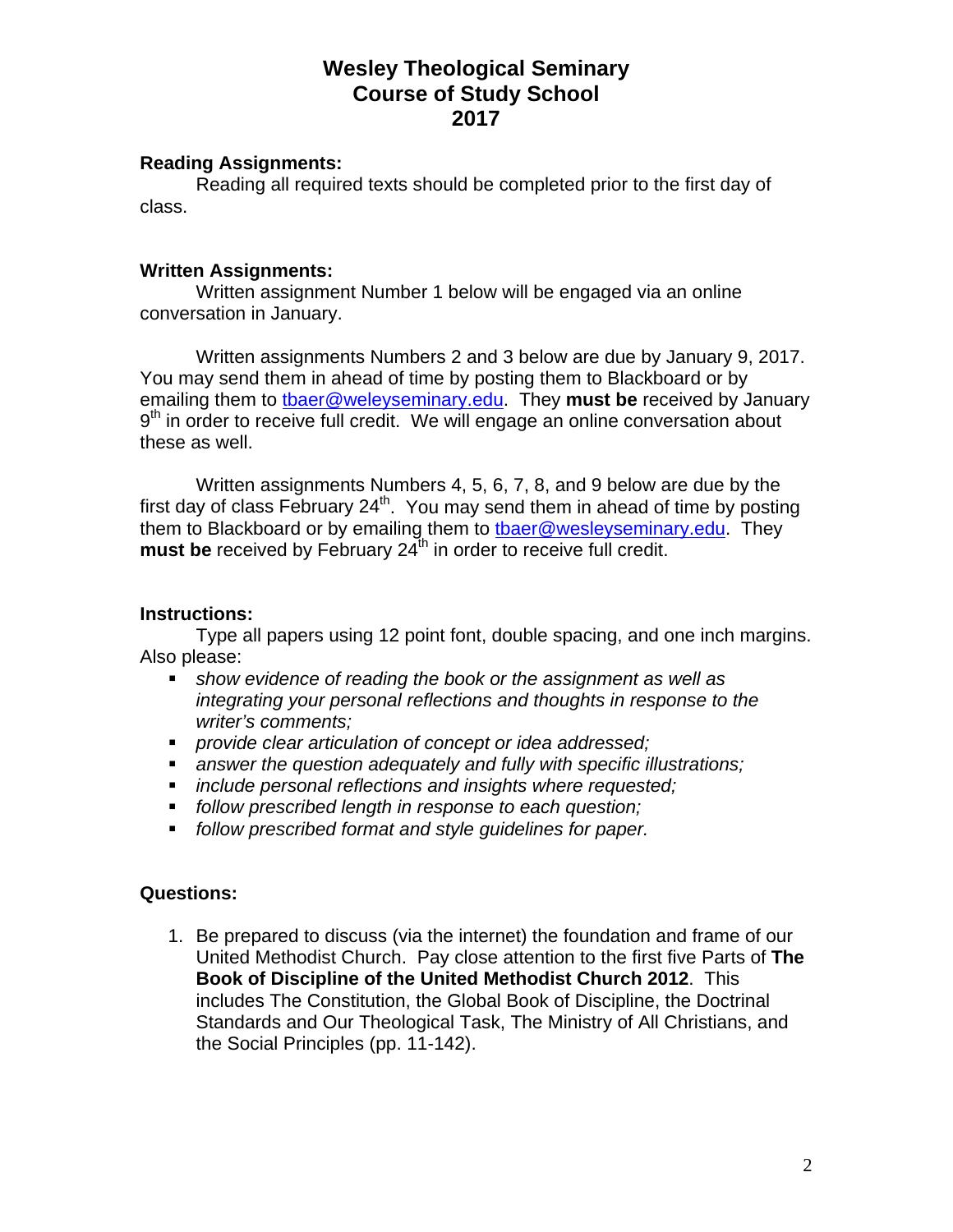- 2. Dr. Lacey Warner and Dr. Lovett Weems, Jr. remind us our United Methodist system of organization is grounded in Biblical and theological understanding. What is the heart of our governance – Biblically and theologically? **(2-3 pages)**
- 3. What is United Methodist "conferencing"? What are its strengths? What are its weaknesses? What are the implications for the church(es) you lead and for you as an administrator in the United Methodist connection? **(2-3 pages)**
- 4. Review Part IV *(pp. 91-101)* and Part VI, Chapter I *(pp. 143-215)* of the *The Book of Discipline of The United Methodist Church 2012*. Pay close attention to the paragraphs that relate to the mission of the church. Answer the following:
	- a. What is the mission of the church?
	- b. In what ways is your leadership/administration congruent and/or non-congruent with the mission?
	- c. In what ways is your church(es) fulfilling and/or not fulfilling the mission?
	- d. What are the implications for the future? *(2 pages)*
- 5. With the mission of the church as foundational:
	- a. What is the vision where you serve for you as leader as well as those who you lead?
	- b. With mission and vision in mind, and understanding your setting, write two SMART goals for the next 12 months *(SMART goals are specific, measurable, attainable, realistic, timely)*. Answer the who/what/when questions in your goals.
	- c. Explain how these goals are faithful to the mission and vision?
	- d. What resources are available to help you implement the vision? Include connectional and community resources.
	- e. How will they be evaluated/measured/adjusted. Be specific! *(2-3 pages)*
- 6. Effective visioning and implementation of the vision requires engaged lay leadership.
	- a. Who are the key leaders in your church(es) and why *(be specific with names and leadership positions they hold)?*
	- b. Who else has power because of relational positions rather than official leadership positions *(i.e. – Who is the matriarch, patriarch? Who do people listen to and seek out their opinion?)?*
	- c. Who are the stakeholders?
	- d. Who else might be recruited to be a part of a leadership team who is not presently in such a position?
	- e. How will you gather, train, and nurture this team? *(2-3 pages)*